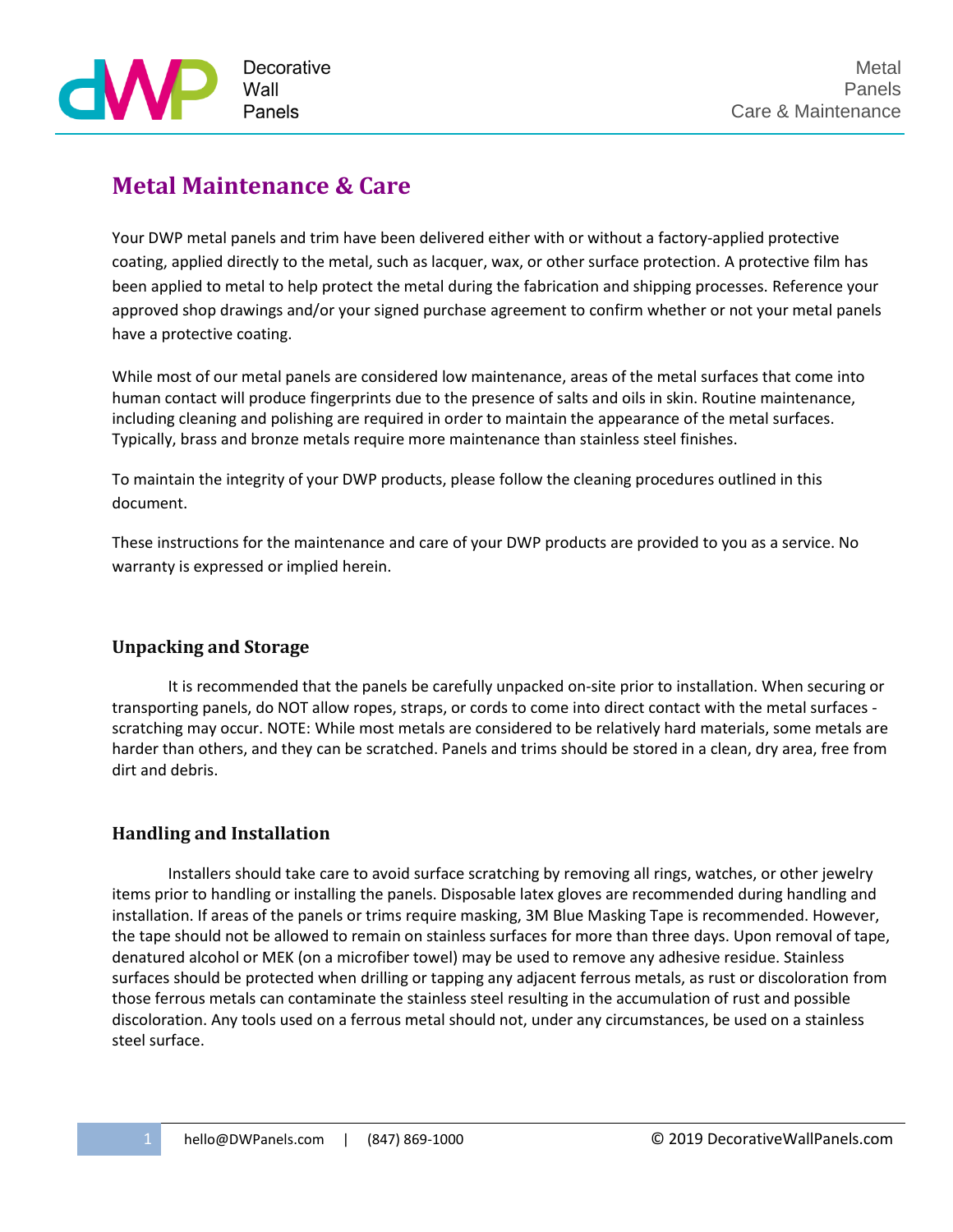# **Stainless Steel**

After final factory-polishing, your DWP panels and trims are packaged and shipped from the factory on specifically engineered pallets or crates. During shipping, the soft bubble-wrap packing may leave a minute amount of residue on the doors and frames. This necessitates on-site cleaning and polishing after installation. Most alloys of stainless steel are not highly reactive to chemicals. However, caution must be exercised when using cleansers, polishes, and waxes on stainless steel products.

Satin (#4, Brushed) finished stainless steel finishes should be cleaned like Mirror polished Stainless Steel, with the motions in the same direction as the grain texture. For periodic maintenance, satin stainless steel can be rubbed with an abrasive pad, such as

- Scotch-Brite General Purpose Hand Pad 7447 by 3M, or
- Scotch-Brite Ultra Fine Hand Pad 7448 by 3M, or
- Scotch-Brite General Purpose Scrubbing Pad 9650 by 3M.

The finish should always be rubbed in the same direction as the grain texture. Do not use these products on a #8 Mirror polished stainless steel as scratching of the mirror finish will result.

## **Product s to Avoid**

Any cleaning and polishing products that are abrasive or contain harsh chemicals such as ammonia or chlorine should be avoided. These include products such as:

- Brasso, Semichrome, or any other commercially available metal polishes or creams
- Windex, Formula 409, and all ammonia-based products (produces streaks)
- Degreasing agents, powdered cleansers, paint thinners, or harsh solvents
- Furniture polish or paste waxes

Any cleaning towels that are abrasive must be avoided. These include:

- Paper towels of ANY kind
- Commercial Terrycloth, linen, or cotton rags / towels (no matter how "soft" they feel to the touch)
- Avoid squeegees, sponges, or any type of scouring pad
- Avoid razor blades, scrapers, putty knives, etc.

## **Recommended Cleaning Products**

The following products are recommended for the cleaning of DWP stainless steel panels & trims: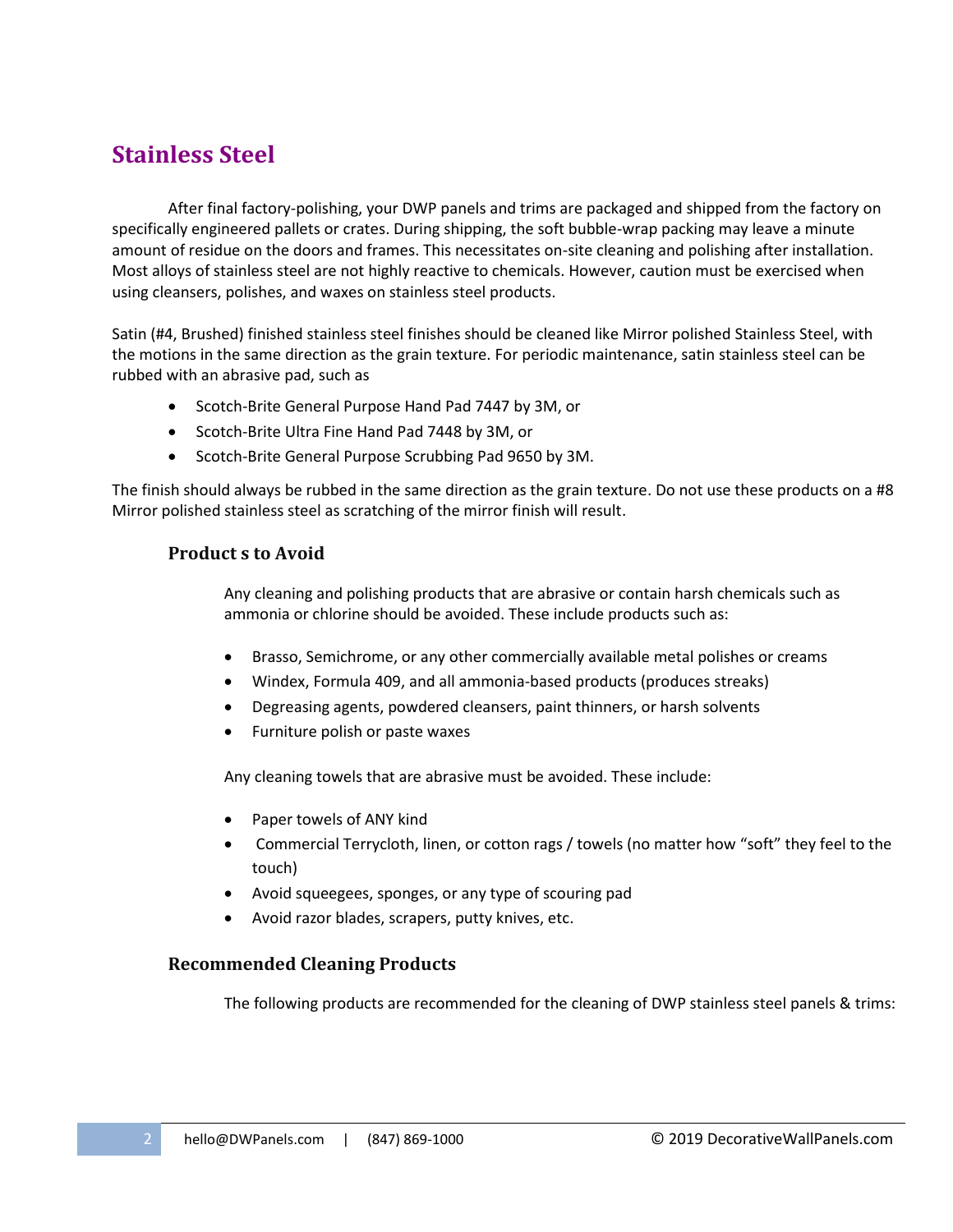#### **Cleaner**

Sprayway® brand glass cleaner may be used to clean stainless doors and frames when utilized in conjunction with a soft microfiber cleaning cloth. All dust and debris should be blown (not wiped) from stainless surfaces prior to cleaning. Liberally apply Sprayway<sup>®</sup> glass cleaner to the entire surface of the microfiber cloth (both sides), and gently wipe over the stainless surfaces. Immediately follow (dry) with a microfiber cloth.

Unlike other glass cleaners, Sprayway<sup>®</sup> contains no harsh chemicals or ammonia, and is "streak-free."

#### **Microfiber Cleaning Towels**

Utilize ONLY microfiber towels when cleaning or polishing stainless doors and frames. Be sure to remove the paper label from each towel prior to use to avoid scratching. Microfiber towels may be washed after use, but chemicals in detergent may produce streaks.

### **Polish**

3M brand Ultrafine SE polishing compound (#06068) is recommended for polishing of mirror-finished stainless surfaces. It will remove hairline scratches and light scuffs, and is applied to a clean microfiber towel folded into a small (4" X 4") square. Apply polish in a gentle circular motion, much the same as applying automotive wax.

Polish only small areas at a time - approx. 2' x 2'. Immediately remove polish residue with a clean microfiber towel with a light buffing motion. Polish can also be utilized with 3M foam pads

in conjunction with a buffing machine. After machine buffing, hand polishing is recommended as a final step.

## **Recommended Protective Products**

The following products are recommended for periodic application (after polishing) of our stainless panels and trims

#### **Liquid Wax**

After polishing, it is recommended that Meguiar's X-Press liquid wax be applied in the same manner as the polish. This will help reduce oxidation (darkening), and will keep fingerprints to a minimum. Periodic polishing and waxing is recommended for heavy traffic areas.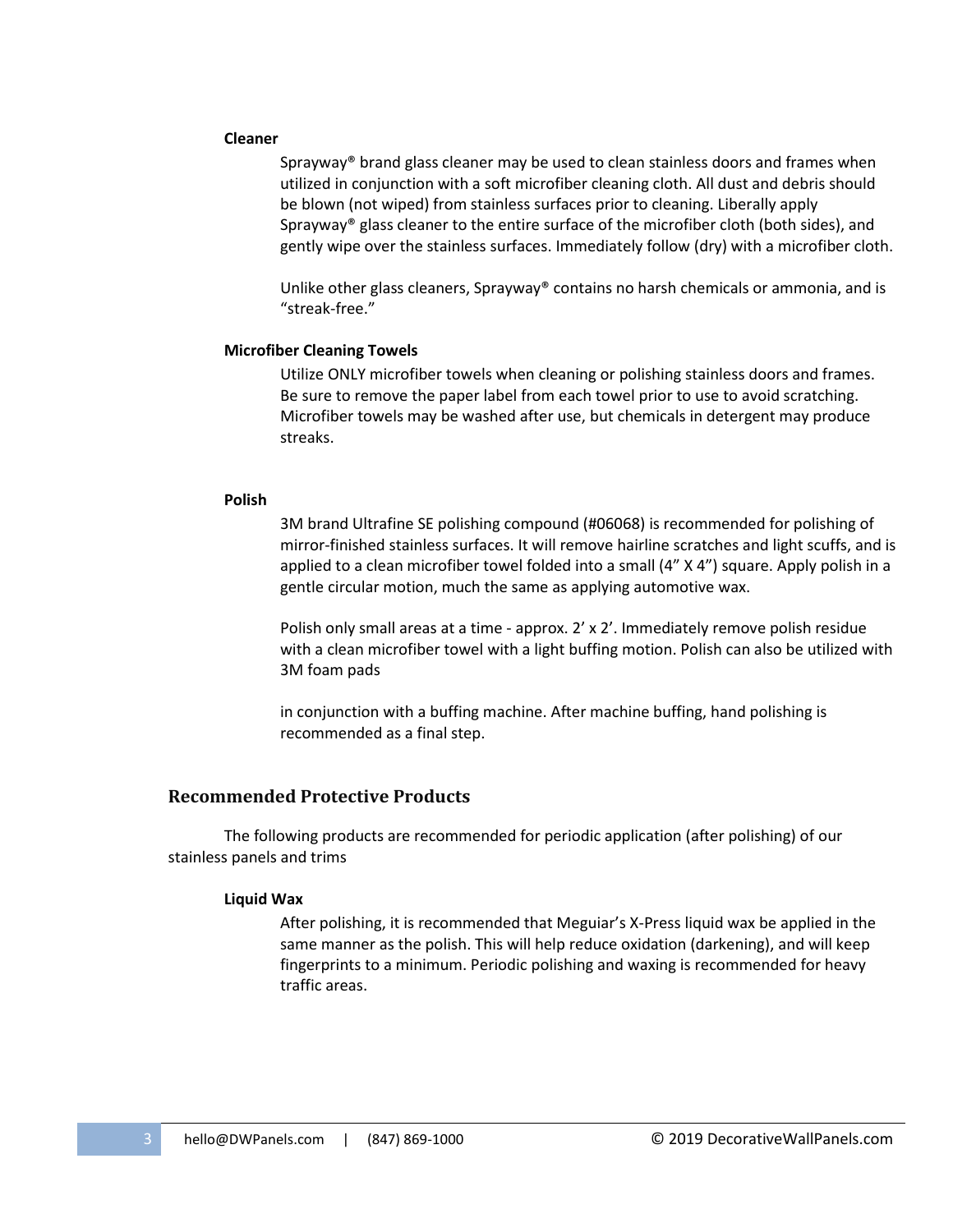## **Other Important Information**

## **Refinishing**

After years of heavy use, neglect, or damage (i.e. scratches, rub marks, etc.), you may wish to have DWP panels and trims re-polished by a professional.

### **Lacquering**

If a protective lacquer is desired to reduce maintenance (fingerprints), be aware that the brilliance of the mirror-polished finish will be slightly reduced (no matter how good the quality of the lacquer). Consult a professional finisher that has experience in lacquering metals.

### **Stainless Steel Cleaners and Polishes that Contain Oil**

Although Sprayway® brand Stainless Steel Cleaner and Polish is HIGHLY recommended for textured stainless steel finishes, it contains oils designed to repel fingerprints. These oils have a tendency to show up as streaks on mirror-polished surfaces, even after rigorous polishing.

In addition, the oils dissipate fairly quickly, requiring frequent re-application. The Meguiar's liquid wax (above) is a far better protective barrier against fingerprints, and leaves no streaks whatsoever. Meguiar's wax offers far better longevity in acting as a protective barrier as well as repelling fingerprints.

# **Brass | Bronze**

Polished and Satin finish applied to brass or bronze must be routinely maintained to retain the desired appearance. The darkening or black spotting on the brass or bronze surface is simply oxidation taking place. With a steel, the oxidation is orange (rust), with Aluminum, it is white, and with brass and bronze, the oxidation is black. If left untreated brass and bronze will eventually turn entirely, but unevenly, dark. This dark oxidized state is the natural color of all copper alloys.

Frequency of the treatment of brass and bronze finishes depends on use and abuse, location, weather conditions, or exposure to marine air.

## **Un-Coated Brass & Bronze**

When panels are provided without any lacquer or other applied coating, you should expect to see early signs of oxidation in as little as 3 weeks, depending on the environment in which the panels are located. Regular maintenance of un-coated brass and bronze is must. Consider commercial products such as Brasso, and Bar Keepers Friend.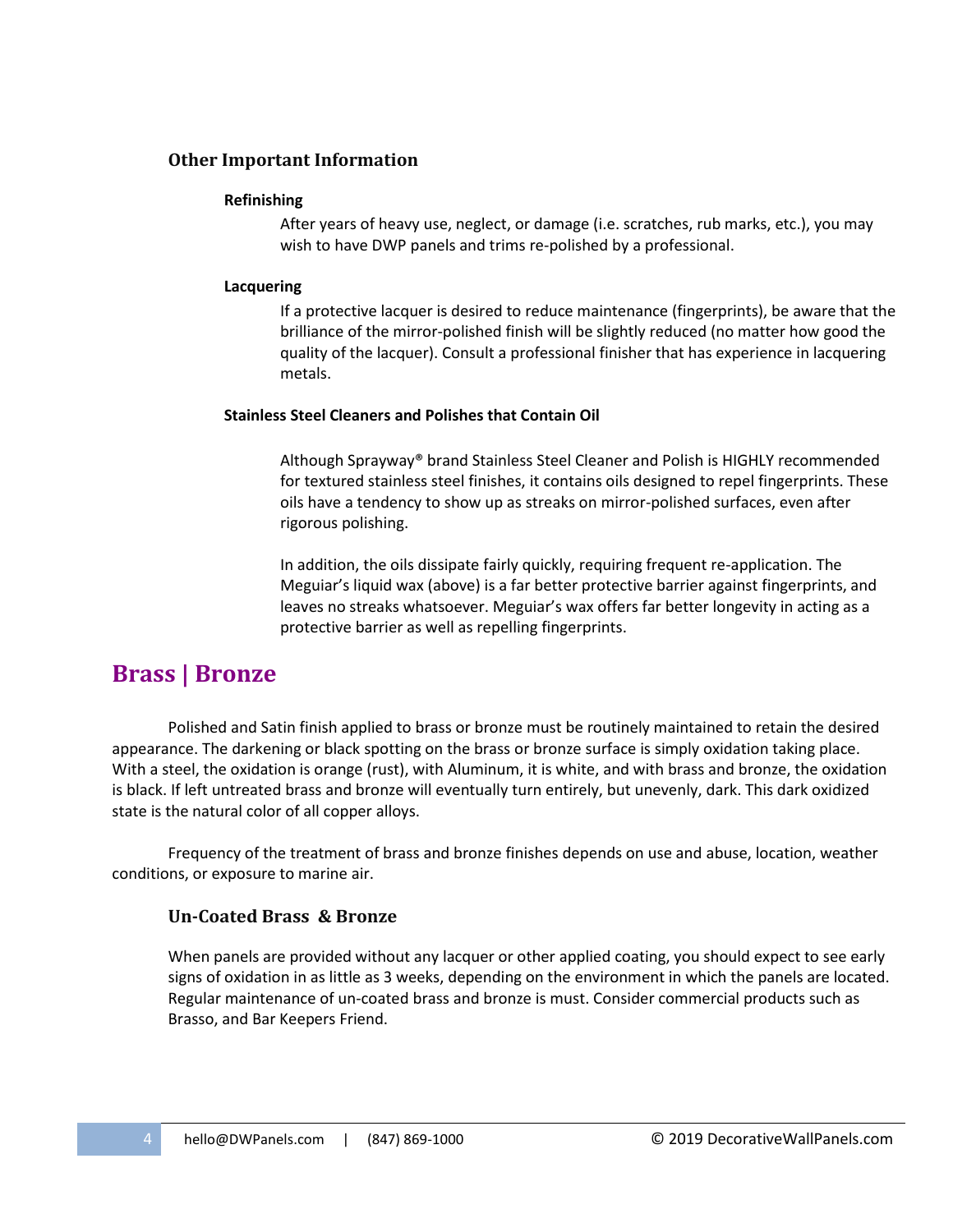Mirror polished copper alloys should be periodically cleaned, when it begins to tarnish, with a brass polishing cream that uses low-level abrasives (such as CRL Autosol® Shine or a similar product). The liquid or cream polish should be used in accordance with the manufacturer's recommended instructions for safety and use. Do not use circular motions when polishing.

Satin Polished Brass or Bronze should be cleaned by rubbing with an abrasive pad such as:

- Scotch-Brite General Purpose Hand Pad 7447 by 3M, or
- Scotch-Brite Ultra Fine Hand Pad 7448 by 3M, or
- Scotch-Brite General Purpose Scrubbing Pad 9650 by 3M

The finish should always be rubbed in the same direction as the grain texture.

## **Coated Brass & Bronze**

Lacquer finishes are susceptible to scratching and abrasion. Once the surface of the lacquer has been damaged, oxidation will take place. Oxidation of the brass or bronze will appear as black spots. Scratches in the lacquer coating cannot just be covered up or sprayed over. Repair requires the stripping of the lacquer from the entire part using solvents. Then the lacquer must be re-applied.

Finishes coated with a clear baked enamel, clear enamel or clear lacquer coating can be cleaned periodically by gently wiping with a mild soap and water solution, rinsed with clean water and wiped with a clean, dry cloth.

No Brass cleaners or polish, no oil or abrasive cleaners or ammonia should be used with coated metals, or you will strip/damage the coating.

When fingerprints become visible, the coated metal should be wiped with a soft dry or damp cloth as soon as possible.

Please note the following when considering whether or not to specify a coating on your metal panels. Lacquer wears off in certain use areas leaving a non-uniform or spotty finish. The areas most affected are those where the handles contact the metal. Furthermore, rings worn on the fingers can cause the lacquer to be removed thus exposing the scratches of the lacquer.

A protective lacquer will retard aging but will not eliminate it entirely; it will eventually have to be re-done. If proper maintenance is followed, you will be able to elongate, but not eliminate the times between refinishing. We recommend that a professional maintenance company be hired to do any of the desired field restoration.